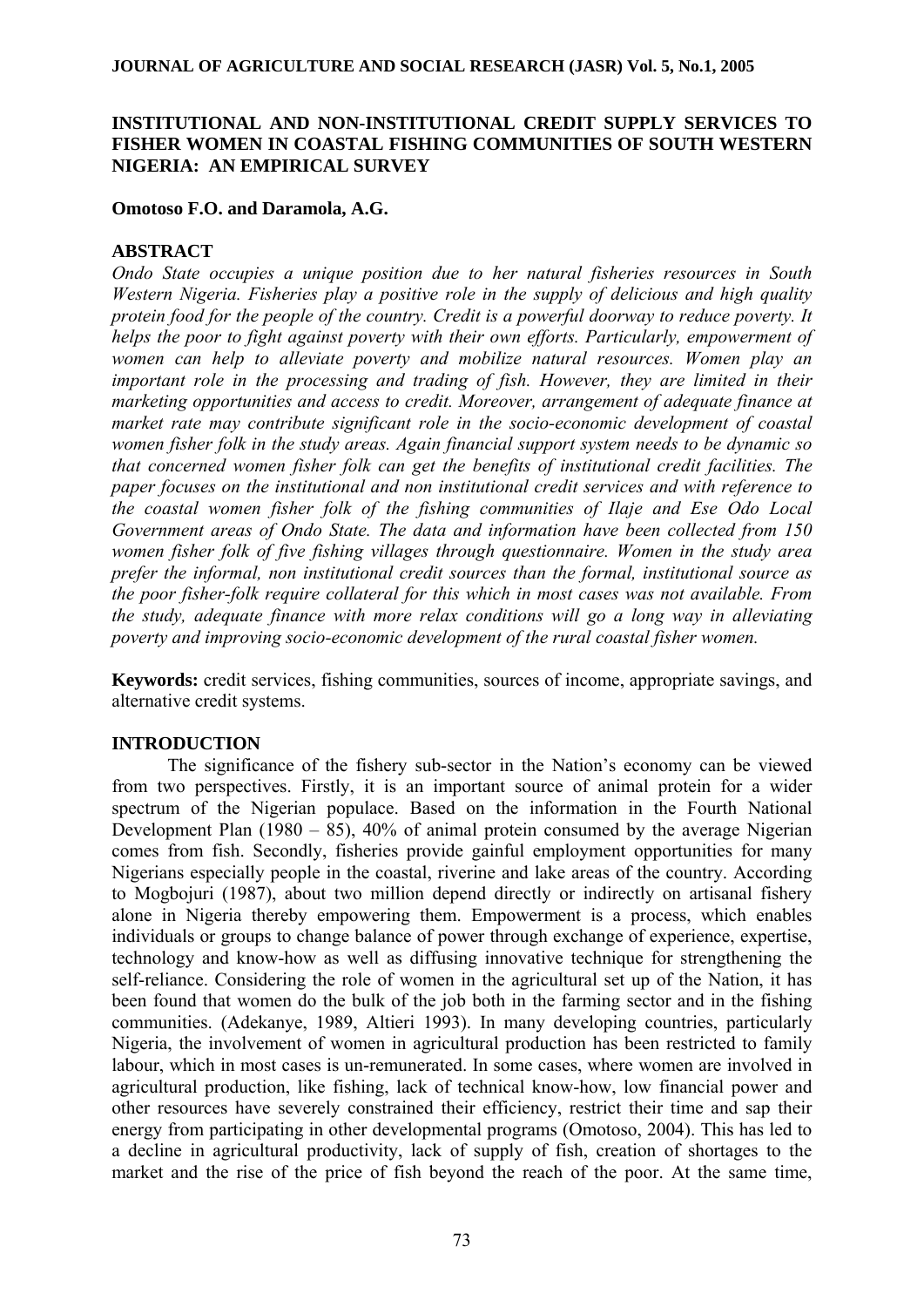because of fish texture, and its highly digestible protein, the demand for fish continues to increase. This is further heightened by rapid increase in human population especially in the developing countries (of which Nigeria is one). Lightfoot (1990) reports that women activities should not be limited as often done in the past to "material" and "domestic" work such as sewing, knitting, food preparation, child care and house keeping. Women must be regarded seriously as producers and be given appropriate training, skills and encouragement to become more productive in order to contribute effectively to alleviating the poverty of rural families.

The purpose according to (Omotoso 2004) is not to remove them from the family to create independent women's power but to enhance their productivity in ways that add to their capacity and value within the rural community thus giving them more "bargaining power". One of the most important instruments for empowering women is to allow them equal access to and control over productive resources such as land, capital, technology, credit as well as marketing outlets, information, education, training etc without any discrimination (Omotoso 2004). In spite of forming 50 percent of the total population of the world, women do not own even one percent of the world property. Their role and contribution in industrialization has remained unaccounted and un-assessed. Their share in businesses and trades are very low. (Molyneux 2003), their contribution to leadership and management are much less. (Saleh, 1995) Time has come for women to come out of the drudgery of housework and give vent to the creativity and entrepreneurship. Again, from the dawn of the civilization, women played a complementary role to men to achieve all successes of mankind. Article 28(2) of the constitution of Nigeria emphasizes that women shall have equal rights in all spheres of state and of public life (Omotoso 2003). In Nigeria, it has been observed that women have remained outside the main stream of development activities.

Further, thousands of coastal women communities continued to suffer from poverty, illiteracy and unemployment. (Blowfield et al 1996). Also, women in fishing communities suffer from lack of access to fair credit sources. Institutional and financial access is further constrained as poor fisher-folk require larger loans (i. e. for the purchase of boats or fishing gear) and are considered a high risk by lending institutions,

including Government, banks, and NGOs (Kabeer 2003). As a consequence, they are more likely to depend on informal possibly exploitative credit sources, whereby fish-buyers also act as money lenders. Women play an important role in the processing and marketing of fish; however, they are limited in their marketing opportunities and access to credit. Loans tend to be given to male boat owners, who then have to sell an important part of their catch to the provider of the credit. (Kleih 2001).The interdependency between trade and finance means that women can only access credit through their husbands or other male relatives. Moreover, credit is a powerful doorway to reduce poverty. It helps the poor to fight against poverty with their own efforts. There is however lack of understanding of how the credit system in coastal fishing communities is organized. This research gap motivated the author to under take this study entitled "Institutional and non institutional credit services among women in Coastal Fishing Communities"

The objective of the research is to describe and understand the functioning of the credit system and the gender roles in coastal fisher communities and to develop recommendations for how to improve the livelihoods of poor participants in the fish commodity chain vis-à-vis those directly involve with the fish catch, processor, marketer and consumer. In the light of this main purpose, the specific purposes of the study will be as follows:

\* Focus on credit and gender issues of coastal fishing communities;

\* Identify constraints with these existing practices and point-out credit related problems of women fishers;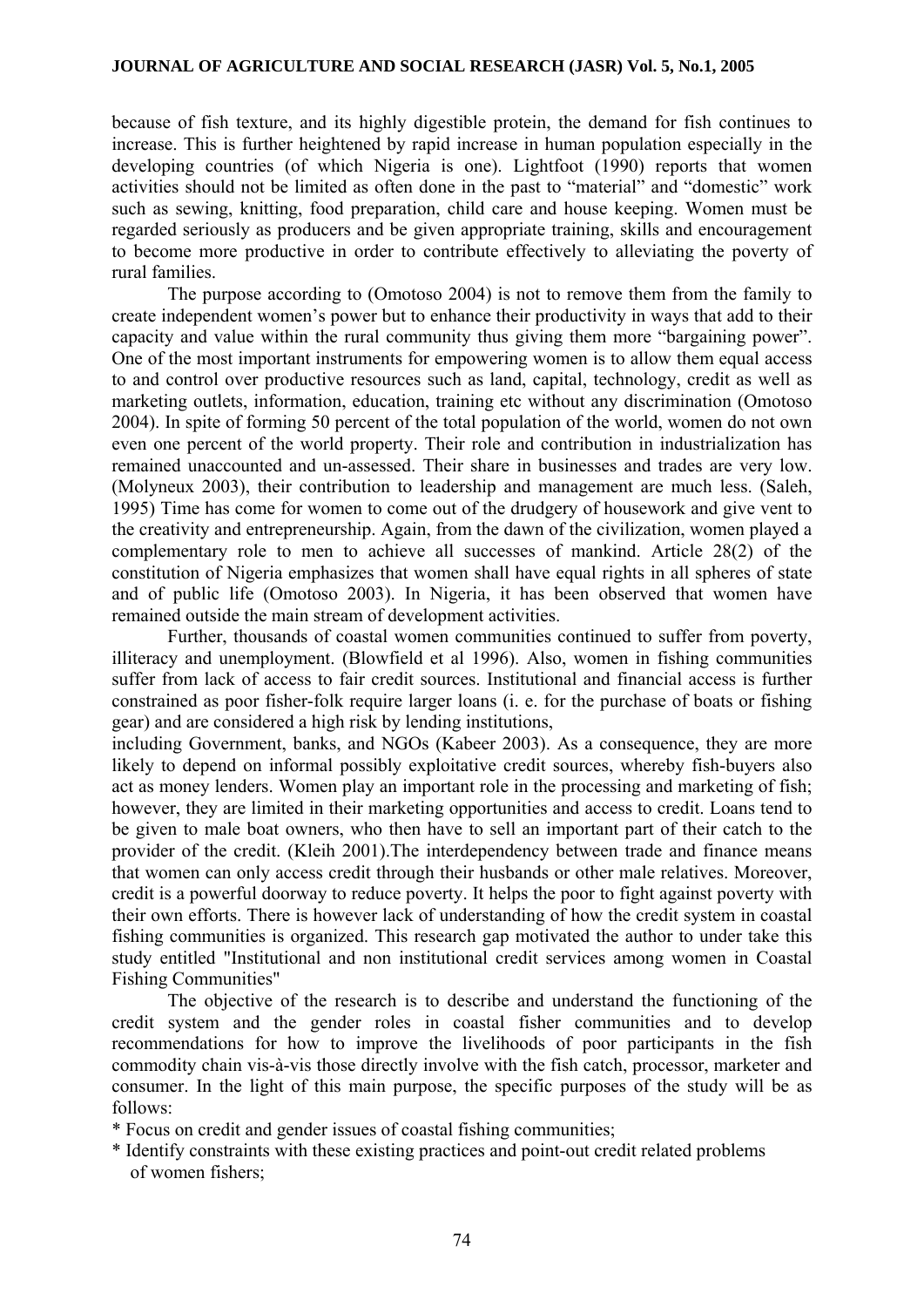- \* Identify appropriate savings and credit services and access to alternative credit systems and utilization of loans by women fisher-folk.
- \* Develop recommendations to be implemented by Government, NGO, and private sector and donor organizations.

## **METHODOLOGY**

The study areas are Ilaje and Ese-odo Local Government areas of Ondo State. The two local Governments are bounded in the North by Ikale Local Government, to the South by the Atlantic Ocean, with a coastline of 80Km long. This makes Ondo State qualify as a maritime State and makes it rank among the highest fish producers in the country. About 80% of the Local Government area is covered with water, swamp and flood plains. Rivers largely intersect the area. A vegetation of white mangrove – *Aucennia africana* and *Paspalum vaginatom*, characterizes the coastline*.* Most of the flood plains of the coastal lagoon are covered by *Typha, Avstralis* and *Eichornial crassipes* (water hyacinth). The major means of transportation in the study area are motorized canoes, speedboats and paddled canoes. Most of the houses in the coastal and flood plain areas are built on elevated platforms above water level.

Primary data was used for this study which was collected using pre-tested and validated questionnaire prepared on the light of the objectives of the study. Through random selection, thirty (30) women were selected from five (5) different fishing villages making a total of one hundred and fifty (150) respondents in all. The samples are chosen to be typically representative of the population in terms of the characteristics of the study (small, medium and large scale investors). Collected data were analyzed through the use of various statistical tools like averages, percentages etc. The data were analyzed in order to make the study more informative and useful.

### **RESULTS AND DISCUSSION**

### **Personal Characteristics of the respondents**

According to the norm of the society, the roles of men and women in the society have tended to be quite different. But at present the nature of this role is gradually changing. Forward Looking Strategies' for the advancement of women is a culmination of general realization by the world community that attainment of any sustainable development activities can not be achieved without the full participation and integration of women in all spheres of life and development of an action plan to uplift the socio-economic position of women (Saleh, 1995). Thus an attempt has been made to get an idea about the personal characteristics of selected women fisher folk. Data in this regard have been shown in Table-I, 36%, 26.67%, 23.33%, and 14% of the sample respondents are in the categories of married, divorced, widowed and single respectively.

|                 | Tuble 1: I elbohul chuluctellouch of Fespondents |                         |  |  |
|-----------------|--------------------------------------------------|-------------------------|--|--|
| Characteristics | Number of respondents                            | Frequency of percentage |  |  |
| Single          |                                                  | 14.00                   |  |  |
| Married         | 54                                               | 36.00                   |  |  |
| Divorced        | 40                                               | 26.67                   |  |  |
| Widow           | 35                                               | 23.33                   |  |  |
| Total           | 150                                              | 100                     |  |  |

| <b>Table 1: Personal characteristics of respondents</b> |
|---------------------------------------------------------|
|---------------------------------------------------------|

The high percentage for married women is an indication that the women are permanent settlers in the area, all their activities revolve around the community and migration is a rare occurrence. It has been observed that these women fisher folk are involved in various types of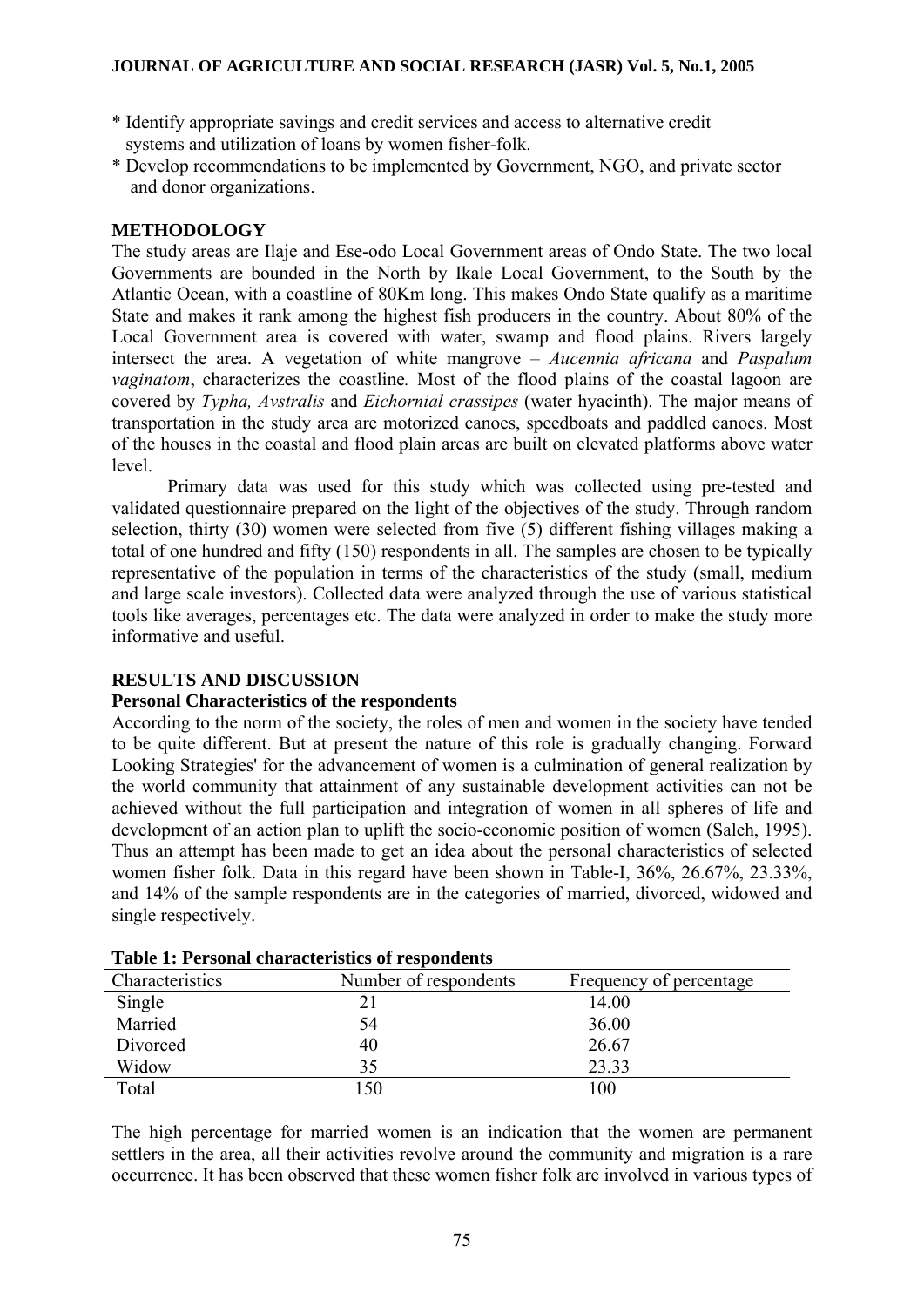income generating activities as shown in Table 11.

## **Sources of Income of the respondents**

Though respondents earn from various sources, all sources are directly or indirectly related to fishing and other related activities. An attempt is made to find out the relative share of different sources of income. The survey results portrays that among the sample respondents 30%, 20%, 16.67%13.3%, 12%and 8% earn from fish trading, net making and repairing, fish drying, basket fish packers, fish processing and others respectively (Table II). The implication of this flow chain is that it ensures sustainability of the business in the study area.

| $1.001$ and $1.000$ and $1.000$ and $1.000$ and $1.000$ |                       |                         |  |
|---------------------------------------------------------|-----------------------|-------------------------|--|
| Main Sources                                            | Number of respondents | Frequency of percentage |  |
| Fish trading                                            | 45                    | 30.00                   |  |
| Net making and repairing                                | 30                    | 20.00                   |  |
| Fish drying                                             | 25                    | 16.67                   |  |
| Making fish basket                                      | 20                    | 13.33                   |  |
| Fish processing                                         | 18                    | 12.00                   |  |
| Others                                                  | 12                    | 8.00                    |  |
| Total                                                   | 150                   | 100                     |  |

# **Table2: Sources of income of respondents**

## **Monthly Income of the respondents**

The survey results reveal that the range of income earned per month by the respondents ranged from N30, 000 and above at the highest to less than N5000 at the lowest. Again among the respondents the highest percentage of the respondents earned N10, 000 to N15, 000 (28%) whereas the lowest percentage earned N30, 000 and above (10.67%) (Table III).

| $\cdot$<br>Income $(^{\circ}000N)$ | Number of respondents | Frequency of percentage |
|------------------------------------|-----------------------|-------------------------|
| Less than 5                        | 20                    | 13.33                   |
| $5 - 10$                           | 26                    | 17.33                   |
| $10 - 15$                          | 42                    | 28.00                   |
| $15 - 20$                          | 19                    | 12.67                   |
| $25 - 30$                          | 27                    | 18.00                   |
| $30$ – and above                   | 16                    | 10.67                   |
| Total                              | 150                   | 100                     |

|  |  |  | Table 3: Monthly family income of the Women Headed Fisher folk |
|--|--|--|----------------------------------------------------------------|
|  |  |  |                                                                |

This is an indication that the capital level of the respondents is very low and the respondents have little marketable surplus taking the little left over to the market in exchange for cash. It is the surplus produced over and above what is required that is usually marketed. It is the income realized from such marketable surplus that can be re-invested in the business. It is the need to achieve a higher marketable surplus that encourages the women to take loan.

# **Reasons for Taking Loan**

Women fisher folk demand basic needs i.e. food, housing, health care, sanitation, and education for maintaining their livelihood. The coastal fisher folk communities depend on only fish related works. It is their only sources of income. Again, the quantity of fish catching is declining day by day and women have limited trading opportunities. So they need credit for meeting their different types of requirements. In this context, it is important to know from the sample respondents about the reasons for taking credit. The survey data evidence that majority of the respondents (18%) took loan to meet the losses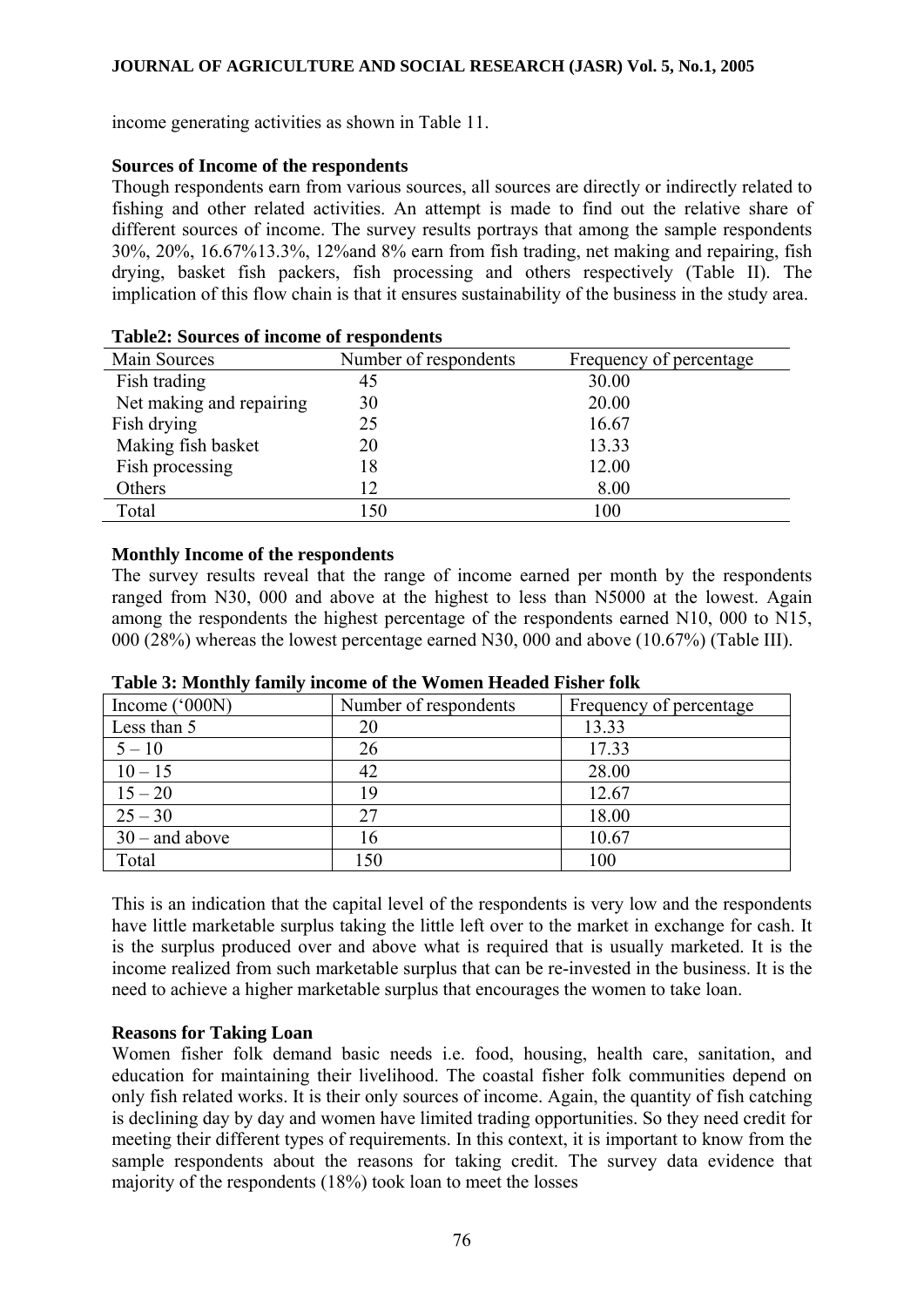caused by disasters, 17.33% for repayment of previous loan, 16% for daily recurring expenses (for food, medicine, education etc.), 14.66%for purchasing of bamboo in order to make bamboo-made fish baskets, 12.66% for purchasing yarn, 7.3% for marriage and dowry of their children and among the respondents (14%) indicated that they did not take any loan from any sources (Table IV).

| Reasons for taking loan      | Number of respondents | Frequency of percentage |
|------------------------------|-----------------------|-------------------------|
| Purchase of yarn for net     | 19                    | 12.66                   |
| making                       |                       |                         |
| Purchase of bamboo           | 22.                   | 14.66                   |
| Expenses on food, medicine   | 24                    | 16.00                   |
| and education                |                       |                         |
| Marriage and dowry           | 11                    | 7.300                   |
| Disasters (pollution,<br>sea | 27                    | 18.00                   |
| incursion, water hyacinth    |                       |                         |
| menace etc)                  |                       |                         |
| Pay previous loan            | 26                    | 17.33                   |
| Not enjoyed any loan         | 21                    | 14.00                   |
| Total                        | 150                   | 100                     |

#### **Table 4: Reasons for taking Loan**

#### **Sources of Credit**

The sample respondents take loan from two sources viz. institutional sources and noninstitutional sources. An attempt is made to find out the relative share and magnitude of institutional and non-institutional credits from the sample respondents in the study areas. The collected data in this regard shows that the sample respondents take lion share of their loans from non-institutional sources. The percentages of non-institutional sources are 56% where the contributions of institutional sources are only 44%. A further query as to the sources of non-institutional loan, it was found that relatives ranked the highest  $(21.33%)$  followed by friends  $(2.7%)$ , group contribution  $(16.0%)$ , cooperative societies (9.4%), community lending (6.7%) respectively (Table V). Among the institutional sources, the survey data show that Government assisted poverty eradication money lending scheme ranked the highest (17.33%), NGO (5.33%), Bank (7.33%). (TableV).

## **Table 5: Sources of Loan**

| Sources                      | Number of respondents     | Frequency of percentage |
|------------------------------|---------------------------|-------------------------|
|                              | Non institutional sources |                         |
| Relatives                    | 32                        | 21.30                   |
| Friends                      | 4                         | 2.700                   |
| Group contributions          | 24                        | 16.00                   |
| <b>Cooperative Societies</b> | 14                        | 9.410                   |
| Community lending            | 10                        | 6.700                   |
|                              | Institutional sources     |                         |
| NGO                          | 8                         | 5.33                    |
| Govt. lending scheme         | 26                        | 17.33                   |
| Bank                         | 11                        | 7.30                    |
| Not enjoyed any loan         | 21                        | 14.0                    |
| Total                        | 150                       | 100                     |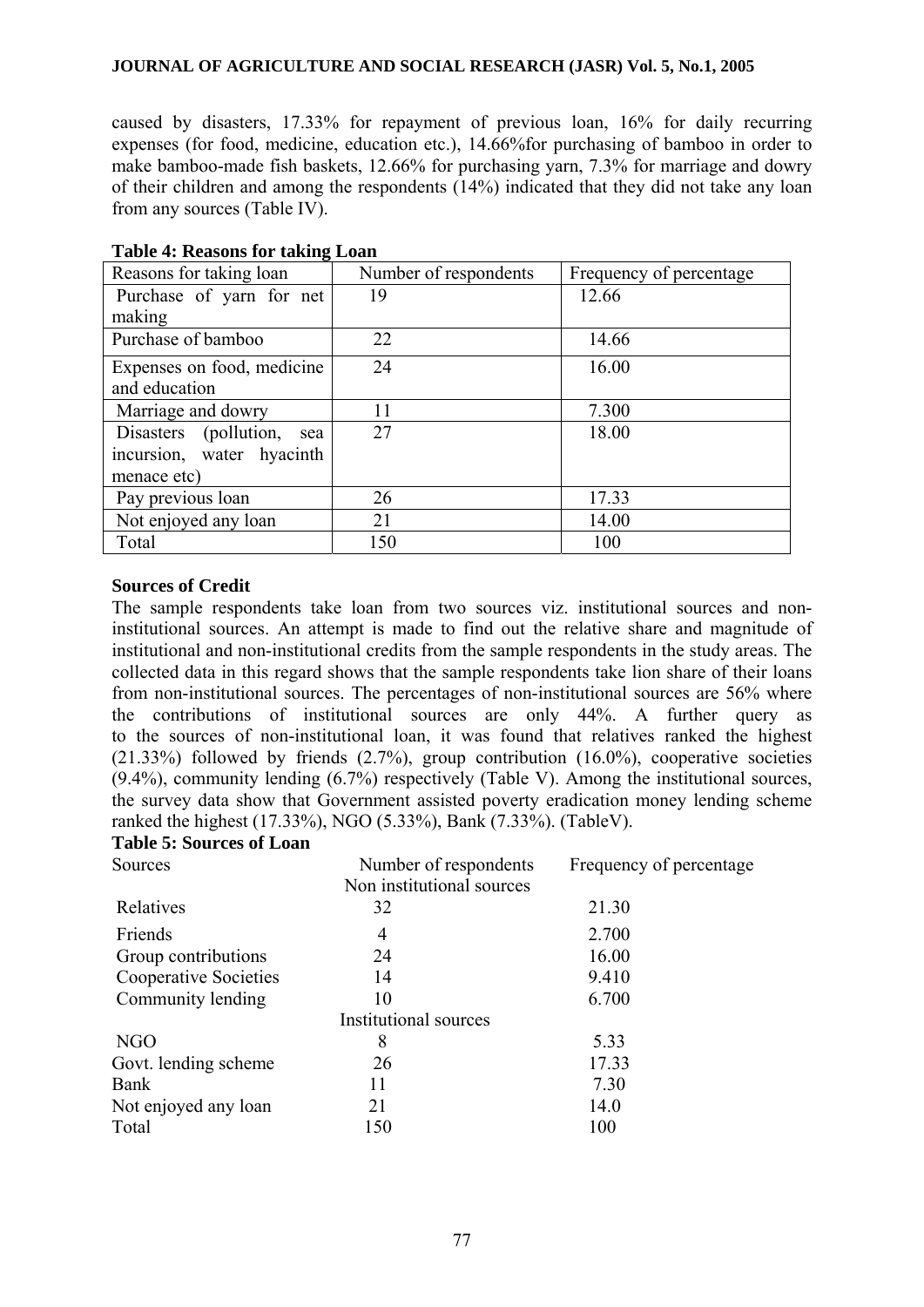## **Amount of Loan Taken from Various Sources**

Loan is taken for meeting the various purposes of sample respondents. The survey result portrays that among the sample respondents, the average loan taken was N20, 000 to N30, 000 (36.67%) and the lowest was N40, 000 to N50, 000 (6.67%). (Table VI). The rate of interest on loan money from the respondents was also examined.

| Loan amount ('000N) | Number of respondents | Frequency of percentage |
|---------------------|-----------------------|-------------------------|
| $5 - 10$            | 20                    | 13.33                   |
| $10 - 20$           | 35                    | 23.33                   |
| $20 - 30$           | 55                    | 36.67                   |
| $30 - 40$           | 30                    | 20.00                   |
| $40 - 50$           | 10                    | 6.67                    |
| Total               | 150                   | 100                     |

#### **Table 6: Amount of loan taken from various sources**

## **Rate of Interest**

The survey reveals that the range of rate of interest paid per month by the respondents varied from 15% at the highest with 20% of the respondent belonging to this group and to less than 2% at the lowest with 16% of the respondent in this group.

(Table VII). The preference of the respondents for non-institutional sources of loans was then examined.

| Rate of interest paid/month. Number of respondents |     | Frequency of percentage |
|----------------------------------------------------|-----|-------------------------|
| $\frac{0}{0}$                                      |     |                         |
| Less than 2                                        | 16  | 10.67                   |
| $2.1 - 5$                                          | 30  | 20.00                   |
| $5.1 - 10.0$                                       | 40  | 26.67                   |
| $10.1 - 15.0$                                      | 30  | 20.00                   |
| $15.1 - 20.0$                                      | 20  | 13.33                   |
| 20 and above                                       | 14  | 9.33                    |
| Total                                              | 150 | 100                     |

#### **Table 7: Rate of interest**

### **Reasons for Preferring Non-institutional Loans**

From the list of indicators for measuring preferences, the responses have corroborated that 'easy to access' ranked the highest (47.61%), 'no collaterals' ranked the 2nd (23.81%), 'no formalities are required' and "no stipulated repayment date followed. (11.90%) respectively and then others (4.76%) in order of magnitude (Table VIII). It has been observed that preference of market segment based on mainly two factors viz. easy access as well as no requirement of collateral.

#### **Table 8: Reasons for preferring Non-institutional loan**

| Reasons                     | Number of respondents | Frequency of percentage * |
|-----------------------------|-----------------------|---------------------------|
| Easy to access              | 40                    | 47.61                     |
| No collaterals are required | 20                    | 23.81                     |
| No formalities are required |                       | 11.90                     |
| No stipulated repayment     |                       | 11.90                     |
| Others                      |                       |                           |

**\*** Multiple responses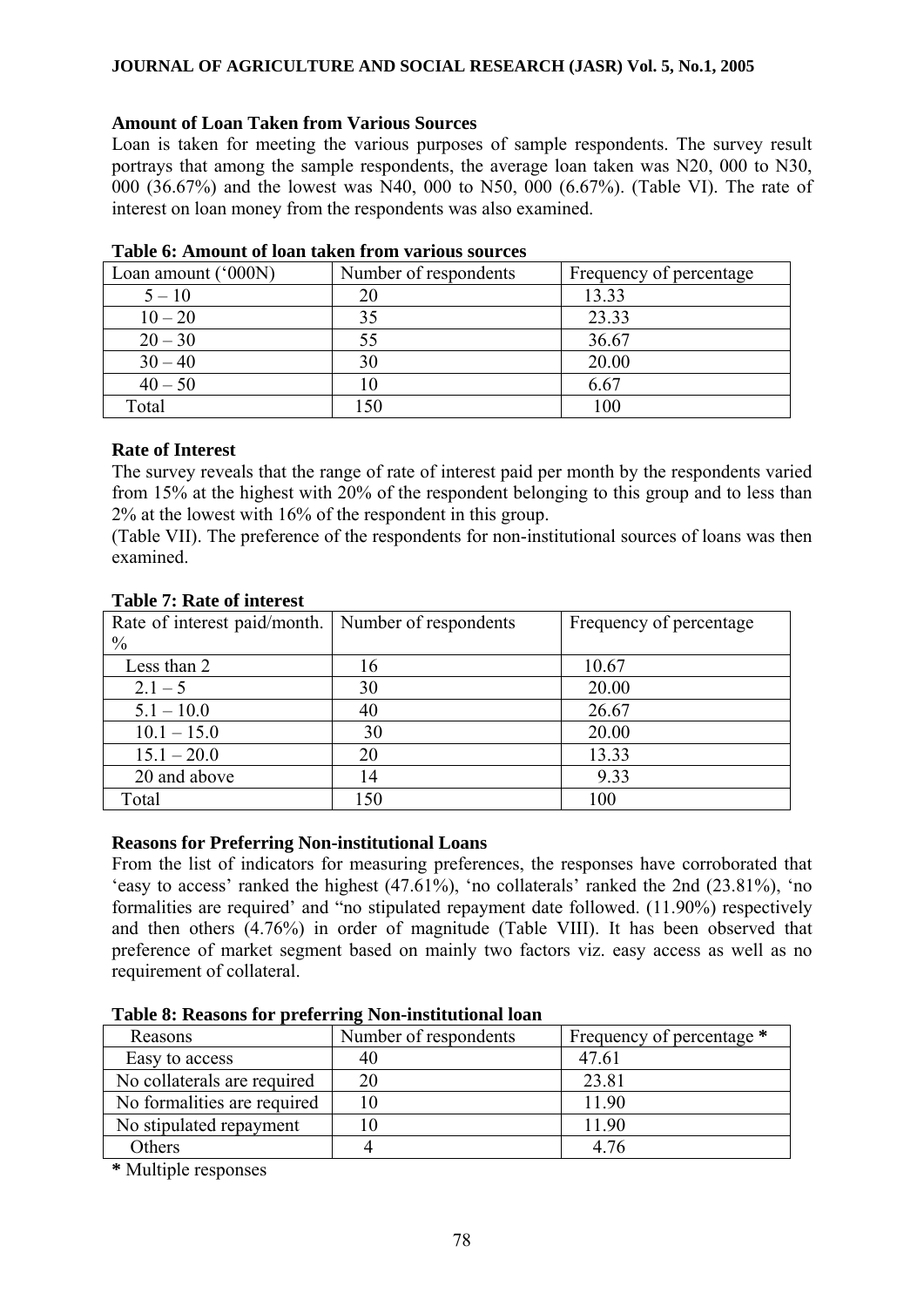## **Reasons for Disliking the Non-institutional Sources of Loan**

Most of non- institutional sources provide loan as well as dominating the trading of fish by the women fish traders in study areas. Due to this, poor women fishers virtually cannot play any role in trading of their fishes. The survey data show that the sample respondents' ranked 'exploited price of fish' as the 1st (47.62%), 'difficult to calculate' ranked as the second (29.76%) and 'creation of pressure' ranked as the 3rd (17.86%) (Table IX). But unfavorable financial condition of women fishers compelled them to take the loan from non-institutional sources.

| Reasons                         | Number of respondents | Frequency of percentage * |
|---------------------------------|-----------------------|---------------------------|
| Influenced price of fish        | 40                    | 47.62                     |
| Create pressure                 |                       | 17.86                     |
| Difficult to calculate interest |                       | 29.76                     |
| Others                          |                       | 4 76                      |
|                                 |                       |                           |

 **Table 9: Reasons for disliking the Non-institutional sources by the respondents** 

**\*** Multiple responses

## **Reasons for Preferring Institutional Sources**

The survey data show the reasons for preferring institutional sources by the sample respondents. These are 'non-exploitation, 'low rate of interest', and 'possibility of getting exemption' for loan money and interest on it by the authority concerned. The respondents, opined that 'free from exploitation' ranked the highest (45.45%), 'low rate of interest' ranked the 2nd (30.30%) and possibility of getting exemption for repayment of loan and interest ranked the 3rd (15.15.%) (Table X). However, at this stage the interest arose to know the causes of disliking the institutional sources of loan.

| <b>Table IV: Reasons for preferring institutional sources</b> |                       |                           |
|---------------------------------------------------------------|-----------------------|---------------------------|
| Reasons                                                       | Number of respondents | Frequency of percentage * |
| Prices of fish is<br>not                                      | 30                    | 45.45                     |
| influenced or exploited                                       |                       |                           |
| Possibility of getting                                        | 10                    | 15.15                     |
| Exemption                                                     |                       |                           |
| Low rate of interest                                          |                       | 30.30                     |

**Table 10: Reasons for preferring Institutional sources** 

**\*** Multiple responses

### **Reasons for Disliking the Institutional Sources of Loan**

Others 6 9.09

The sample respondents mentioned a number of reasons for disliking the sources of institutional loan. The findings in this regard reveal that among the respondents 56.67% opined the most important reason is difficult and lengthy loan procedure of institutional sources of loan. The other reasons are 'creation of pressure' ranked the 2nd (35.34%); 'demands illegal money' ranked the 3rd (28.67%) and needs collateral ranked the 4th (23%) (Table XI). It seems that due to illiteracy, non socialization, lacks of linkage with social elites are the other important reasons in disliking the institutional sources of loan.